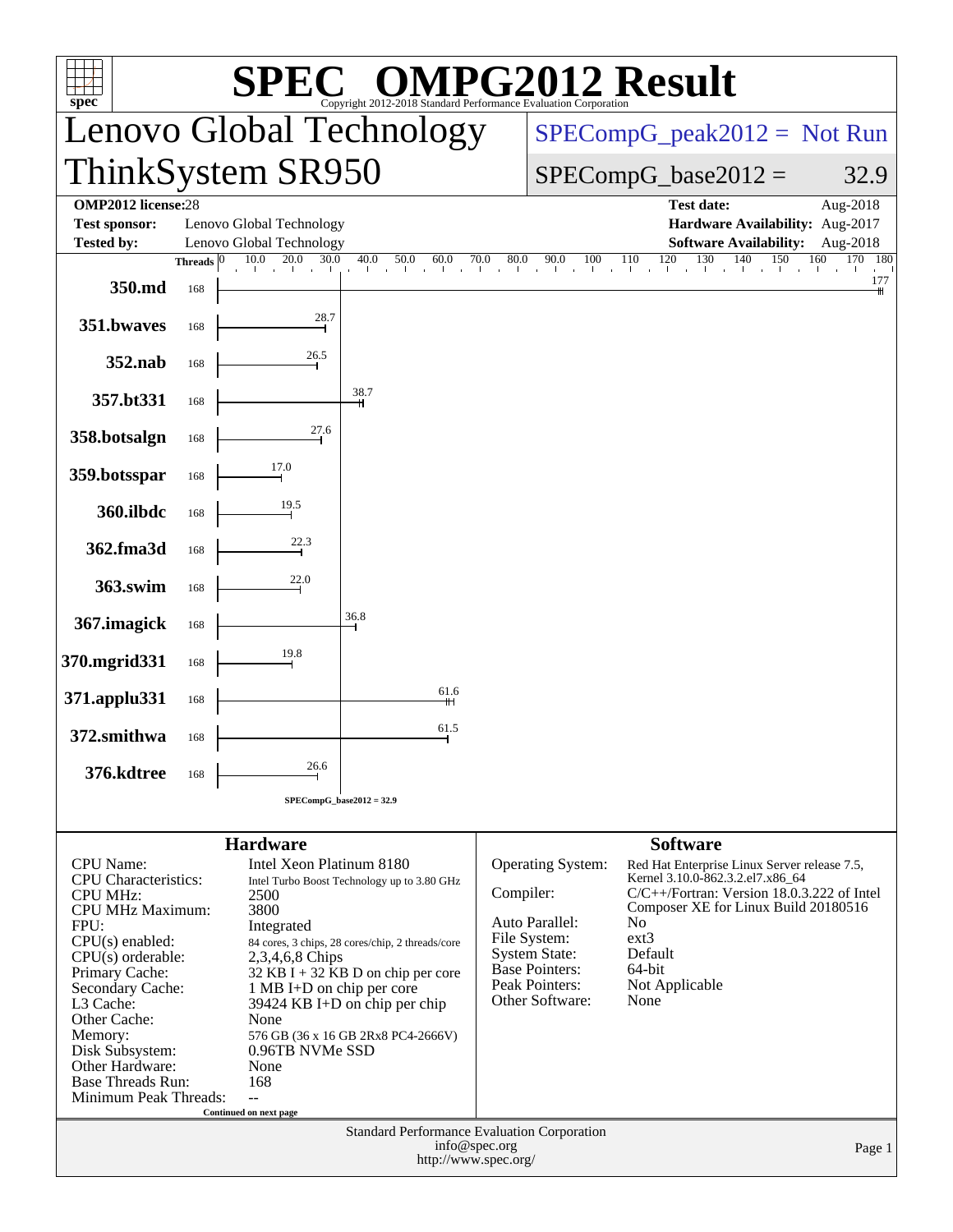

# **[SPEC OMPG2012 Result](http://www.spec.org/auto/omp2012/Docs/result-fields.html#SPECOMPG2012Result)**

# Lenovo Global Technology ThinkSystem SR950

 $SPECompG_peak2012 = Not Run$  $SPECompG_peak2012 = Not Run$ 

## $SPECompG_base2012 = 32.9$  $SPECompG_base2012 = 32.9$

**[Test sponsor:](http://www.spec.org/auto/omp2012/Docs/result-fields.html#Testsponsor)** Lenovo Global Technology **[Hardware Availability:](http://www.spec.org/auto/omp2012/Docs/result-fields.html#HardwareAvailability)** Aug-2017

[Maximum Peak Threads:](http://www.spec.org/auto/omp2012/Docs/result-fields.html#MaximumPeakThreads)

**[OMP2012 license:](http://www.spec.org/auto/omp2012/Docs/result-fields.html#OMP2012license)**28 **[Test date:](http://www.spec.org/auto/omp2012/Docs/result-fields.html#Testdate)** Aug-2018 **[Tested by:](http://www.spec.org/auto/omp2012/Docs/result-fields.html#Testedby)** Lenovo Global Technology **[Software Availability:](http://www.spec.org/auto/omp2012/Docs/result-fields.html#SoftwareAvailability)** Aug-2018

| <b>Results Table</b> |             |                        |       |                |       |                |            |                        |             |              |                                                                                                          |              |                |              |  |
|----------------------|-------------|------------------------|-------|----------------|-------|----------------|------------|------------------------|-------------|--------------|----------------------------------------------------------------------------------------------------------|--------------|----------------|--------------|--|
|                      | <b>Base</b> |                        |       |                |       |                |            |                        | <b>Peak</b> |              |                                                                                                          |              |                |              |  |
| <b>Benchmark</b>     |             | <b>Threads</b> Seconds | Ratio | <b>Seconds</b> | Ratio | <b>Seconds</b> | Ratio      | <b>Threads Seconds</b> |             | <b>Ratio</b> | <b>Seconds</b>                                                                                           | <b>Ratio</b> | <b>Seconds</b> | <b>Ratio</b> |  |
| 350.md               | 168         | 26.3                   | 176   | 26.1           | 177   | 26.2           | <u>177</u> |                        |             |              |                                                                                                          |              |                |              |  |
| 351.bwaves           | 168         | 158                    | 28.7  | 158            | 28.6  | <u>158</u>     | 28.7       |                        |             |              |                                                                                                          |              |                |              |  |
| 352.nab              | 168         | 147                    | 26.5  | 147            | 26.5  | 147            | 26.5       |                        |             |              |                                                                                                          |              |                |              |  |
| 357.bt331            | 168         | 122                    | 38.7  | 125            | 37.8  | 122            | 38.8       |                        |             |              |                                                                                                          |              |                |              |  |
| 358.botsalgn         | 168         | 157                    | 27.6  | 158            | 27.6  | 158            | 27.6       |                        |             |              |                                                                                                          |              |                |              |  |
| 359.botsspar         | 168         | 308                    | 17.0  | 310            | 17.0  | 309            | 17.0       |                        |             |              |                                                                                                          |              |                |              |  |
| 360.ilbdc            | 168         | 182                    | 19.5  | 182            | 19.5  | 182            | 19.5       |                        |             |              |                                                                                                          |              |                |              |  |
| 362.fma3d            | 168         | 170                    | 22.4  | 170            | 22.3  | 171            | 22.3       |                        |             |              |                                                                                                          |              |                |              |  |
| 363.swim             | 168         | 205                    | 22.1  | 205            | 22.0  | 206            | 22.0       |                        |             |              |                                                                                                          |              |                |              |  |
| 367.imagick          | 168         | 190                    | 36.9  | 191            | 36.7  | <u>191</u>     | 36.8       |                        |             |              |                                                                                                          |              |                |              |  |
| 370.mgrid331         | 168         | 223                    | 19.8  | 223            | 19.8  | 223            | 19.8       |                        |             |              |                                                                                                          |              |                |              |  |
| 371.applu331         | 168         | 98.3                   | 61.6  | 96.2           | 63.0  | 99.2           | 61.1       |                        |             |              |                                                                                                          |              |                |              |  |
| 372.smithwa          | 168         | 87.2                   | 61.5  | 87.7           | 61.1  | 87.1           | 61.5       |                        |             |              |                                                                                                          |              |                |              |  |
| 376.kdtree           | 168         | 169                    | 26.6  | 169            | 26.6  | 170            | 26.5       |                        |             |              |                                                                                                          |              |                |              |  |
|                      |             |                        |       |                |       |                |            |                        |             |              | Results appear in the order in which they were run. Bold underlined text indicates a median measurement. |              |                |              |  |

## **[Operating System Notes](http://www.spec.org/auto/omp2012/Docs/result-fields.html#OperatingSystemNotes)**

Yes: The test sponsor attests, as of date of publication, that CVE-2017-5754 (Meltdown) is mitigated in the system as tested and documented. Yes: The test sponsor attests, as of date of publication, that CVE-2017-5753 (Spectre variant 1) is mitigated in the system as tested and documented. Yes: The test sponsor attests, as of date of publication, that CVE-2017-5715 (Spectre variant 2) is mitigated in the system as tested and documented. ulimit -s unlimited

### **[Platform Notes](http://www.spec.org/auto/omp2012/Docs/result-fields.html#PlatformNotes)**

 Sysinfo program /home/omp2012/Docs/sysinfo \$Rev: 395 \$ \$Date:: 2012-07-25 #\$ 8f8c0fe9e19c658963a1e67685e50647 running on localhost.localdomain Thu Aug 23 14:02:58 2018

 This section contains SUT (System Under Test) info as seen by some common utilities. To remove or add to this section, see: <http://www.spec.org/omp2012/Docs/config.html#sysinfo>

 From /proc/cpuinfo model name : Intel(R) Xeon(R) Platinum 8180 CPU @ 2.50GHz 3 "physical id"s (chips) 168 "processors"

Continued on next page

Standard Performance Evaluation Corporation [info@spec.org](mailto:info@spec.org) <http://www.spec.org/>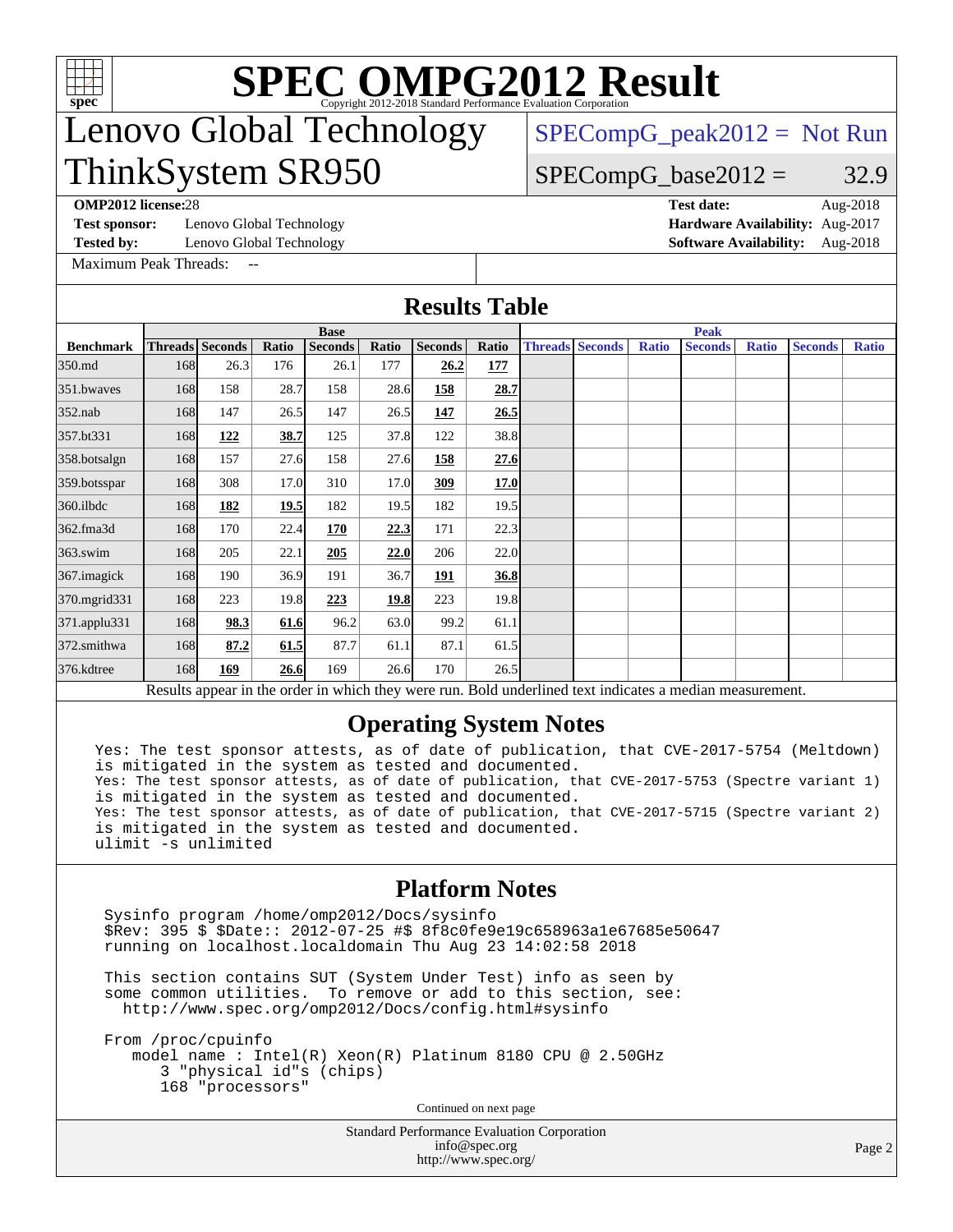

# **[SPEC OMPG2012 Result](http://www.spec.org/auto/omp2012/Docs/result-fields.html#SPECOMPG2012Result)**

# Lenovo Global Technology ThinkSystem SR950

 $SPECompG_peak2012 = Not Run$  $SPECompG_peak2012 = Not Run$ 

 $SPECompG_base2012 = 32.9$  $SPECompG_base2012 = 32.9$ 

#### **[OMP2012 license:](http://www.spec.org/auto/omp2012/Docs/result-fields.html#OMP2012license)**28 **[Test date:](http://www.spec.org/auto/omp2012/Docs/result-fields.html#Testdate)** Aug-2018

**[Test sponsor:](http://www.spec.org/auto/omp2012/Docs/result-fields.html#Testsponsor)** Lenovo Global Technology **[Hardware Availability:](http://www.spec.org/auto/omp2012/Docs/result-fields.html#HardwareAvailability)** Aug-2017 **[Tested by:](http://www.spec.org/auto/omp2012/Docs/result-fields.html#Testedby)** Lenovo Global Technology **[Software Availability:](http://www.spec.org/auto/omp2012/Docs/result-fields.html#SoftwareAvailability)** Aug-2018

#### **[Platform Notes \(Continued\)](http://www.spec.org/auto/omp2012/Docs/result-fields.html#PlatformNotes)**

Standard Performance Evaluation Corporation [info@spec.org](mailto:info@spec.org) cores, siblings (Caution: counting these is hw and system dependent. The following excerpts from /proc/cpuinfo might not be reliable. Use with caution.) cpu cores : 28 siblings : 56 physical 0: cores 0 1 2 3 4 5 6 8 9 10 11 12 13 14 16 17 18 19 20 21 22 24 25 26 27 28 29 30 physical 1: cores 0 1 2 3 4 5 6 8 9 10 11 12 13 14 16 17 18 19 20 21 22 24 25 26 27 28 29 30 physical 3: cores 0 1 2 3 4 5 6 8 9 10 11 12 13 14 16 17 18 19 20 21 22 24 25 26 27 28 29 30 cache size : 39424 KB From /proc/meminfo MemTotal: 593801136 kB HugePages\_Total: 0<br>Hugepagesize: 2048 kB Hugepagesize: From /etc/\*release\* /etc/\*version\* os-release: NAME="Red Hat Enterprise Linux Server" VERSION="7.5 (Maipo)" ID="rhel" ID\_LIKE="fedora" VARIANT="Server" VARIANT\_ID="server" VERSION\_ID="7.5" PRETTY\_NAME="Red Hat Enterprise Linux Server 7.5 (Maipo)" redhat-release: Red Hat Enterprise Linux Server release 7.5 (Maipo) system-release: Red Hat Enterprise Linux Server release 7.5 (Maipo) system-release-cpe: cpe:/o:redhat:enterprise\_linux:7.5:ga:server uname -a: Linux localhost.localdomain 3.10.0-862.3.2.el7.x86\_64 #1 SMP Tue May 15 18:22:15 EDT 2018 x86\_64 x86\_64 x86\_64 GNU/Linux run-level 3 Aug 21 10:44 SPEC is set to: /home/omp2012 Filesystem Type Size Used Avail Use% Mounted on<br>
/dev/mapper/rhel-home xfs 839G 17G 822G 2% /home  $/$ dev/mapper/rhel-home xfs 839G Additional information from dmidecode: BIOS Lenovo -[PSE113P-1.30]- 06/14/2018 Memory: 60x NO DIMM NO DIMM 36x Samsung M393A2K43BB1-CTD 16 GB 2666 MHz 2 rank (End of data from sysinfo program)

<http://www.spec.org/>

Page 3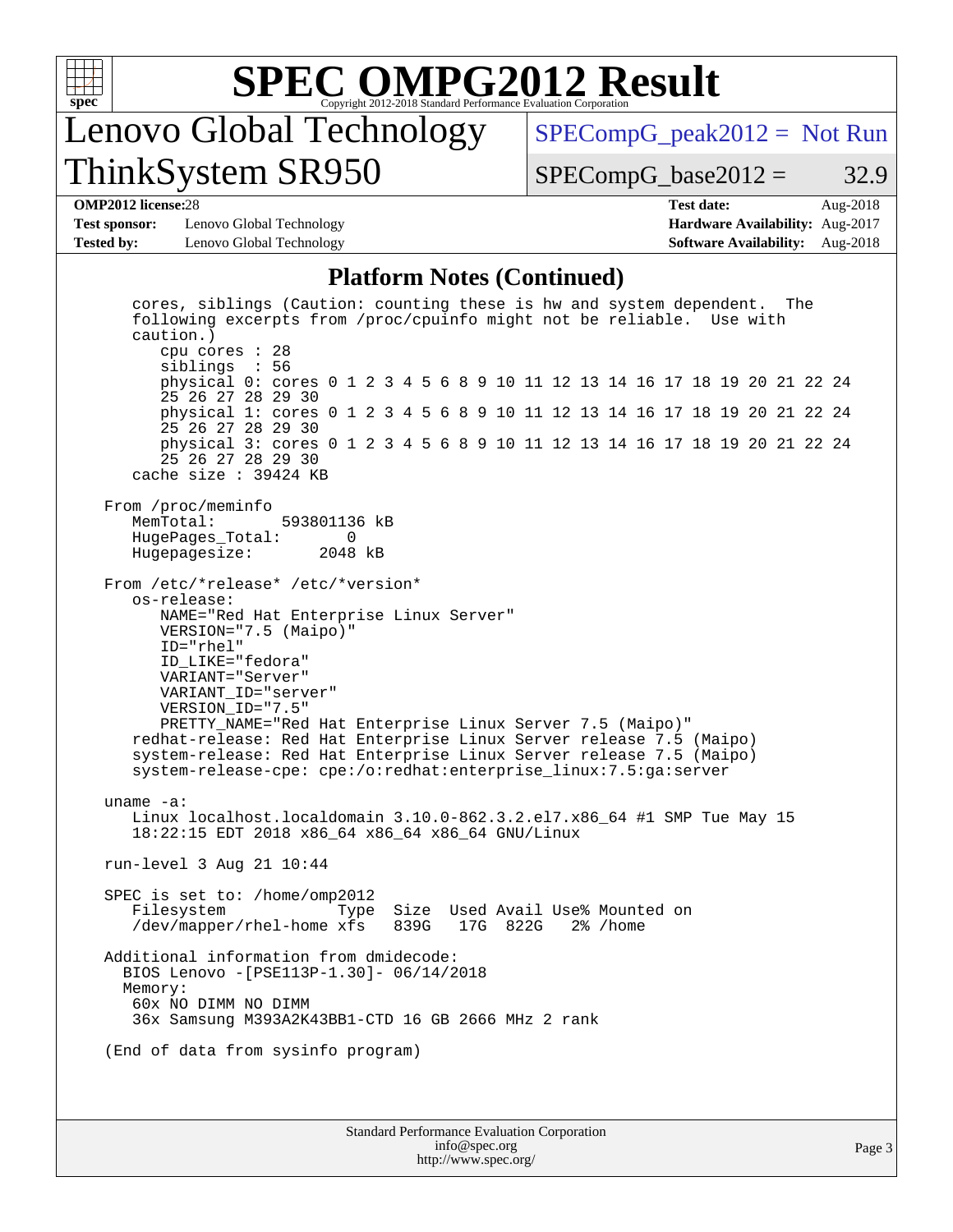| SPECOMPG2012 Mandard Performance Evaluation Corporation Contration<br>$spec^*$                                                                                                                                              |                                                                                                               |  |  |  |  |  |  |  |
|-----------------------------------------------------------------------------------------------------------------------------------------------------------------------------------------------------------------------------|---------------------------------------------------------------------------------------------------------------|--|--|--|--|--|--|--|
| Lenovo Global Technology                                                                                                                                                                                                    | $SPECompG_peak2012 = Not Run$                                                                                 |  |  |  |  |  |  |  |
| ThinkSystem SR950                                                                                                                                                                                                           | $SPECompG_base2012 =$<br>32.9                                                                                 |  |  |  |  |  |  |  |
| <b>OMP2012 license:28</b><br>Lenovo Global Technology<br><b>Test sponsor:</b><br><b>Tested by:</b><br>Lenovo Global Technology                                                                                              | <b>Test date:</b><br>Aug-2018<br>Hardware Availability: Aug-2017<br><b>Software Availability:</b><br>Aug-2018 |  |  |  |  |  |  |  |
| <b>General Notes</b>                                                                                                                                                                                                        |                                                                                                               |  |  |  |  |  |  |  |
| General base OMP Library Settings<br>ENV_KMP_AFFINITY=compact, 1                                                                                                                                                            |                                                                                                               |  |  |  |  |  |  |  |
| ----------------------------<br>General OMP Library Settings<br>KMP LIBRARY=turnaround<br>KMP STACKSIZE=16G<br>KMP_BLOCKTIME=infinite<br>OMP DYNAMIC=FALSE<br>OMP NESTED=FALSE<br>OMP SCHEDULE=static<br>------------------ |                                                                                                               |  |  |  |  |  |  |  |
| BIOS setting notes:<br>Operating Mode set to Maximum Performance Mode                                                                                                                                                       |                                                                                                               |  |  |  |  |  |  |  |
| <b>Base Compiler Invocation</b><br>C benchmarks:<br>icc<br>$C_{++}$ benchmarks:<br>icpc<br>Fortran benchmarks:<br>ifort                                                                                                     |                                                                                                               |  |  |  |  |  |  |  |
| <b>Base Portability Flags</b><br>$350 \text{.md}: -FR$<br>357.bt331: -mcmodel=medium<br>363.swim: -mcmodel=medium<br>367.imagick: -std=c99                                                                                  |                                                                                                               |  |  |  |  |  |  |  |
| <b>Base Optimization Flags</b>                                                                                                                                                                                              |                                                                                                               |  |  |  |  |  |  |  |
| C benchmarks:<br>-02 -qopenmp -ipo -xHOST -ansi-alias                                                                                                                                                                       |                                                                                                               |  |  |  |  |  |  |  |
| $C++$ benchmarks:<br>-02 -qopenmp -ipo -xHOST -ansi-alias                                                                                                                                                                   |                                                                                                               |  |  |  |  |  |  |  |
| Continued on next page                                                                                                                                                                                                      |                                                                                                               |  |  |  |  |  |  |  |
| Standard Performance Evaluation Corporation<br>info@spec.org<br>http://www.spec.org/                                                                                                                                        | Page 4                                                                                                        |  |  |  |  |  |  |  |